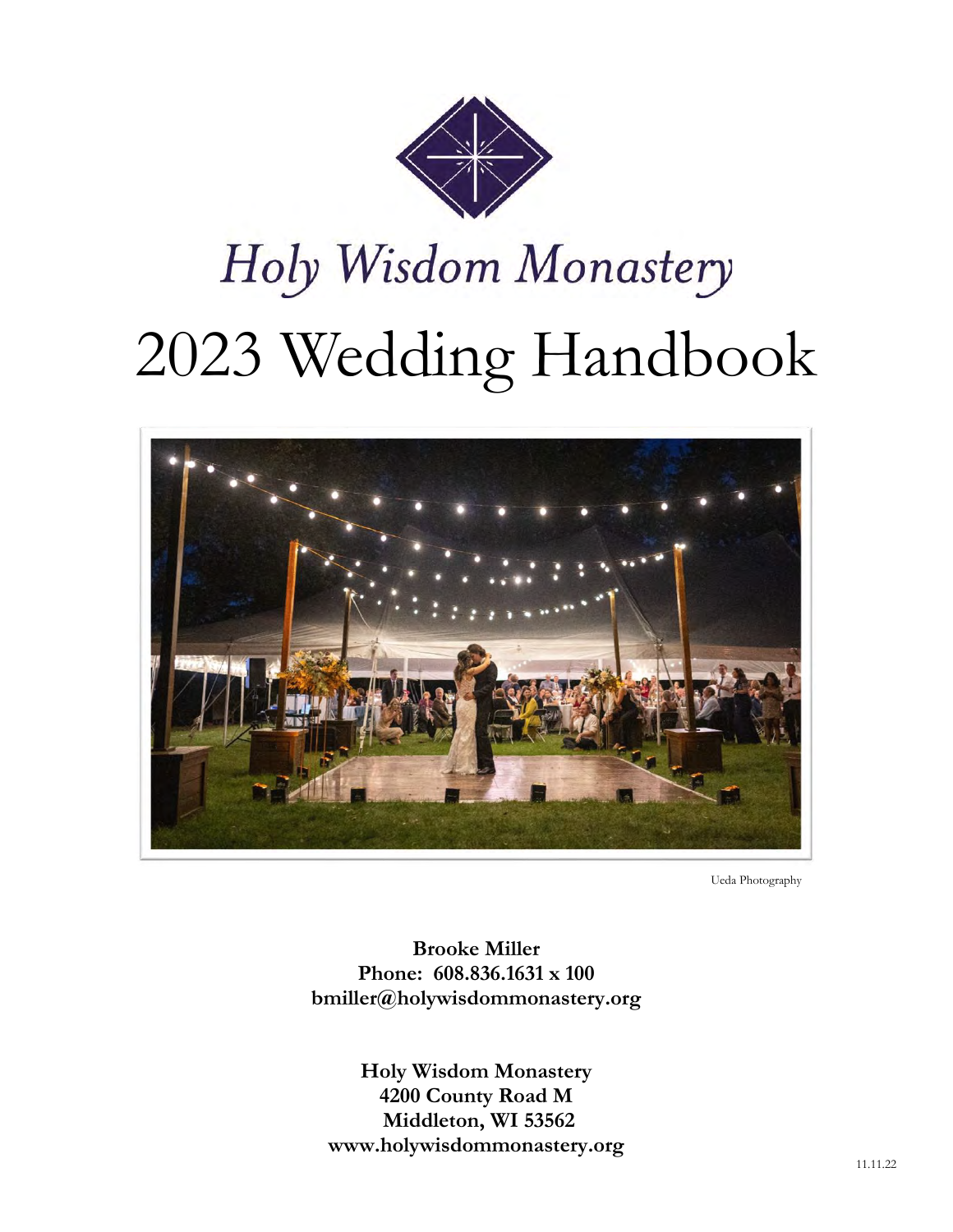# **Introduction**

Congratulations on your upcoming wedding! Holy Wisdom Monastery is the home and workplace of Benedictine Women of Madison, an ecumenical monastic community. We welcome all faiths and extend our hospitality to guests with any or no religious or spiritual background.

The following guidelines have been established to enhance the respectful use of the facility during wedding ceremonies and to make your day as special as possible.

# **Scheduling a Ceremony Time:**

Couples may schedule any four-hour time block for a wedding. This time block may be anytime between the hours of 8 am to 9 pm.

*Please note:* Weddings are *not* scheduled at Holy Wisdom Monastery during Holy Week, on Easter Day, Thanksgiving Day, Thanksgiving weekend and Christmas Eve through New Year's Day.

# **Scheduling a Reception Time:**

Our standard reception package allots an additional four hours in addition to the four hours dedicated to the ceremony and must also conclude by 9 pm. Alternatively, an extended weekend wedding package that permits later

receptions is available upon request.

# **Requesting Additional Time:**

If you find that a four-hour/8-hour time block is not enough time for your ceremony and/or reception, you may schedule additional time (non-refundable) at the rate of \$140 per hour. If a wedding runs over the allotted time, the couple will be responsible for paying the additional time used, and this fee may be deducted from their damage deposit.

# **Scheduling Your Rehearsal:**

A one-hour rehearsal is held the evening

prior to the day of the wedding. Please have all guests in attendance 15 minutes prior to the assigned start time.

# **Wedding Coordinator:**

Holy Wisdom Monastery will have a professional wedding coordinator available to oversee or assist with the rehearsal and the wedding.

# **Wedding Officiant:**

Couples must arrange for an officiant on their own. A list of officiants is available from your wedding coordinator.

### **Music:**

It is the couple's responsibility to contact and pay the musicians whom you wish to play or sing at your ceremony. The monastery's piano and organ may be used at no additional cost. The Assembly Room and Guest Dining Room also have a built-in sound system that couples can use.

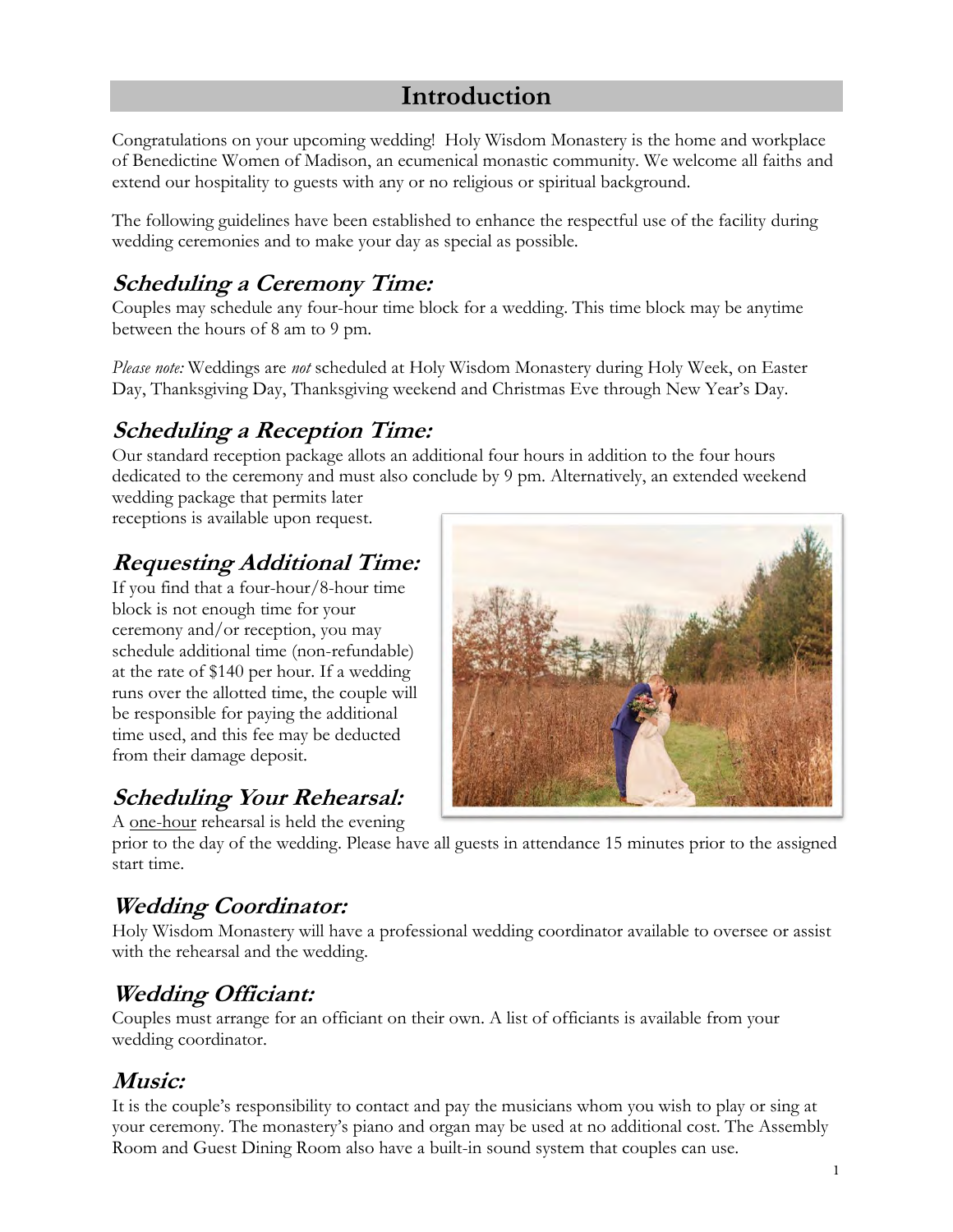### **Rehearsal Dinners:**

Wedding rehearsal dinners are usually held in the main monastery building's gathering area, guest dining room and patio. These areas combined accommodate up to 200 guests. Rehearsal dinners immediately follow wedding rehearsals and must conclude by 9 pm. Please schedule this separately with the guest services manager.

Rehearsal Dinner Fee:  $$527+food/beverages costs$ 

# **Location Options for Ceremonies**

### **Assembly Room:**

The Assembly Room is the main chapel in the monastery building and has a capacity of 300 people. The chairs are set up in an octagon that reflects the shape of the room. Included in the wedding fee is the Assembly Room, two dressing rooms, the use of the gathering area next to the Assembly Room for your guests to socialize before and after the ceremony and the assistance of a monastery wedding coordinator to guide the rehearsal and the ceremony. Holy Wisdom



also has air conditioning and ample parking for your guests. Live streaming service is available for an additional fee of \$100.



### **Outdoor Ceremonies:**

The Lake Lawn, which overlooks the 10,000-year-old glacial Lost Lake, is a beautiful option for an outdoor wedding. The space seats up to 300. The wedding coordinator can show this location to the couple during a tour of the facility.

If a couple decides they would like to hold their ceremony outside, but the weather does not cooperate, the ceremony can be moved inside to the Assembly

Room at <u>no extra charge</u>. Couples choosing to use the Lake Lawn for their ceremony will need to provide a sound system and chairs for their guests.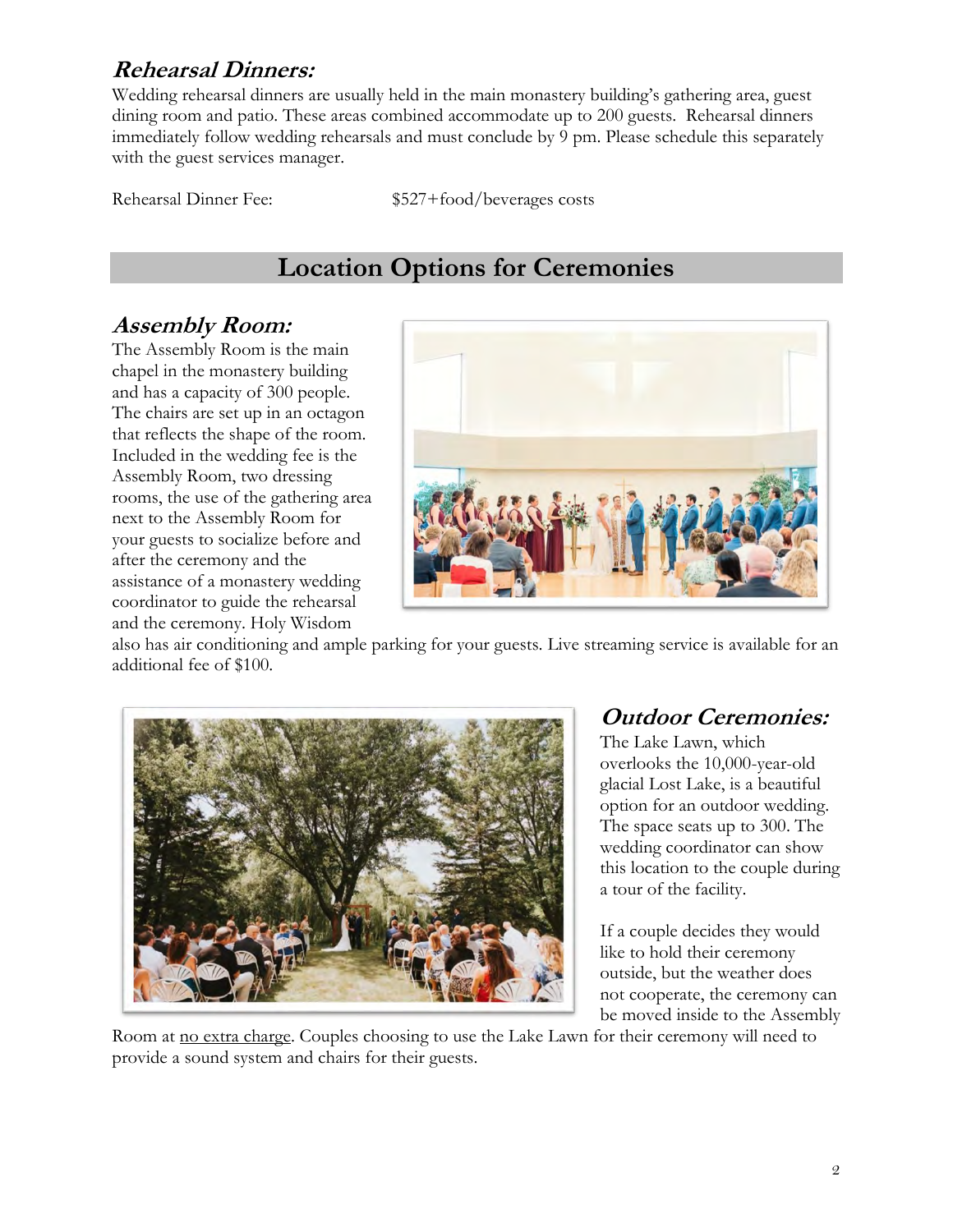# **Location Options for Receptions**

### **Outdoor Receptions:**

The **Lake Lawn**, which overlooks the 10,000-year-old glacial Lost Lake, is a beautiful option for an outdoor reception. The space seats up to 250. If a couple decides they would like to hold their reception outside, but the weather does not cooperate, the reception can be moved inside to the Guest Dining Room for an additional \$285 fee. Couples choosing to use the Lake Lawn for their reception will need to provide a sound system, tent, tables, chairs, etc. for their guests.



The **Monastery Patio** is also another great option for a reception. This space is located directly off our Guest Dining Room and next to our Assembly Room, on the main level of the monastery. The patio overlooks Lake Mendota and the ground surrounding the monastery. It can seat up to 100 guests and has a built-in fire pit to enjoy. If a couple decides they would like to hold their reception

outside, but the weather does not cooperate, the reception can be moved inside to the Guest Dining Room for <u>no additional cost</u>. Couples choosing to use the Monastery Patio for their reception will need to provide a sound system, tent, tables, chairs, linens etc. for their guests.

# **Indoor Receptions:**

The **Monastery Guest Dining Room** is located on the main floor of the monastery building. This room has a built-in sound system, and chairs and tables are provided. The adjacent patio with fire pit is available to enjoy. A bank of large picture windows extends across one side of the room and offers stunning views of the grounds surrounding the monastery. The Guest Dining Room is adjacent to the Gathering Area, a large open reception area for mingling. The dining room/gathering area can seat up to 200. Couples choosing to use the Monastery Guest Dining Room for their reception will need to provide linens for their guest tables, if desired.

# **Food and Beverages:**

Bringing food and drinks for only the wedding party (such as bottled water, sandwiches, or snacks) is allowed. Please note: all trash, food, water bottles, etc. must be cleaned up within your time block. A refrigerator is not available for food or beverages.

# **Holy Wisdom Monastery Catering:**

Holy Wisdom Monastery has a professional chef on staff that may be available to prepare food for your event. We have a vast selection of culinary options available for you to choose from and we can meet most medical dietary and food allergy requirements. All choices are price-pointed at a standard rate. Please see our menu selections for more details. If you have a special request, you may work individually with our chef to design your own meal which would start at our respective price point and may possibly increase depending on your request(s). All food is served buffet-style.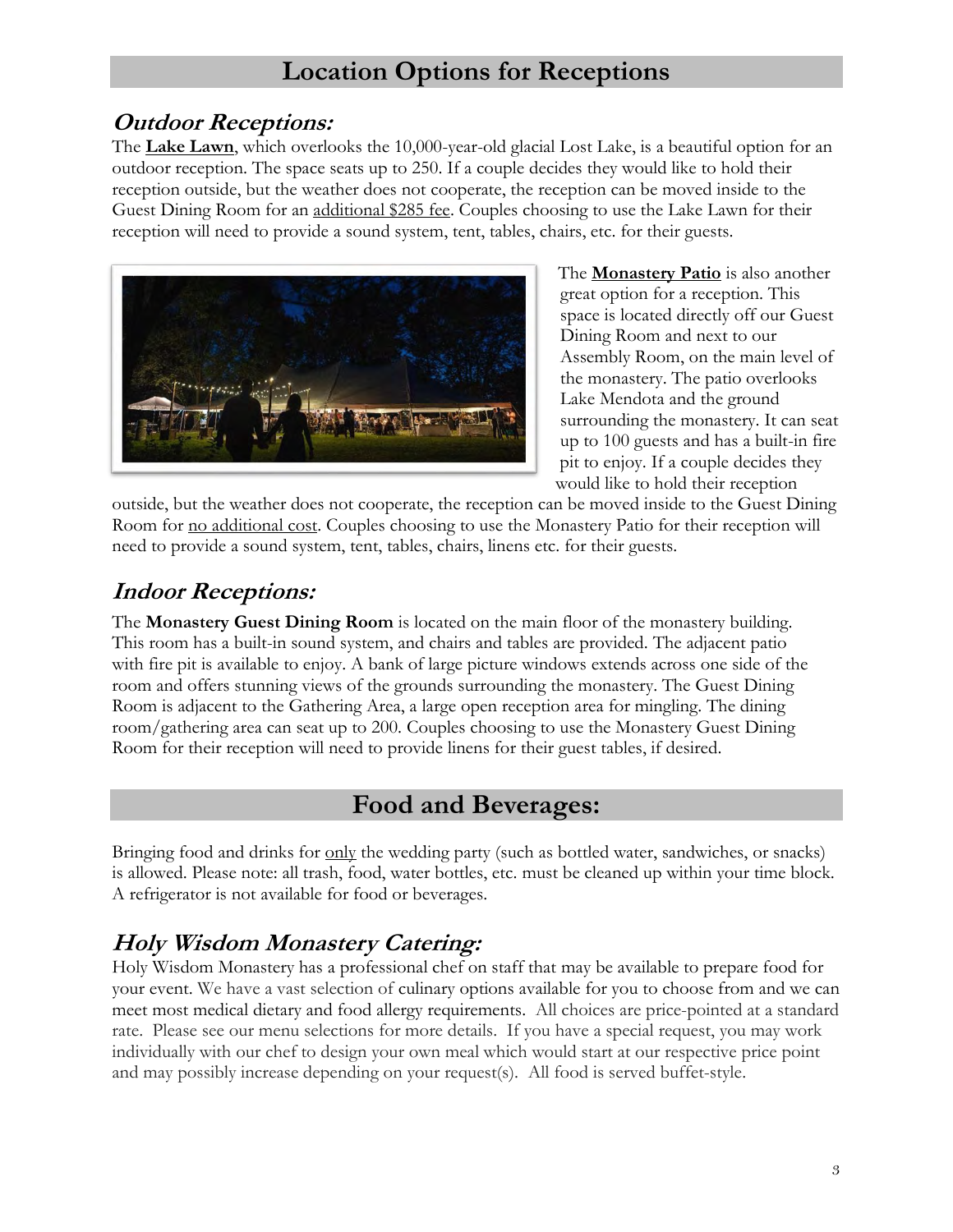### **Food:**

**Catered by Holy Wisdom:** Cost determined by culinary selections **(new menu coming soon)** 

Holy Wisdom Monastery does not charge tax. Gratuity, although appreciated by our staff, is not expected.

Desserts are included with all lunch and dinner options. Guests are welcome to bring in desserts. Ice cream must be purchased through the monastery. Holy Wisdom does not discount lunch and dinner selections in consideration of brought-in items.

Holy Wisdom provides cutting and serving of brought-in desserts, which includes all serving and eating utensils and wares. Guests may avoid this fee and plan to cut and serve desserts themselves. However, guests need to bring in their own utensils and service-ware. In this scenario, Holy Wisdom recommends the use of disposable eating utensils, plates and napkins as outside dishes and utensils may not be washed on site.

| Brought-in Dessert Service:      | \$1.35 per person |
|----------------------------------|-------------------|
| Brought-in Dessert Self Service: | \$0.00            |

Due to food-handling issues, all leftover food items prepared by Holy Wisdom Monastery are the property of the monastery and will remain onsite at the conclusion of events.

### **Beverages:**

Meals provided by Holy Wisdom Monastery include regular and decaf coffee, a selection of hot tea and ice water. If you would like an additional selection of iced tea and/or lemonade, a beverage bar may be requested. The beverage bar is \$135 to set up and \$2.75 per person based on the final guest count.

| Beverage Bar Set Up: | \$135  |
|----------------------|--------|
| Per person fee:      | \$2.75 |

### **Alcohol:**

Holy Wisdom Monastery does not own a liquor license. However, alcohol may be served during the event as long as the event is a private event not open to the public. Alcohol consumption must be done in an appropriate and respectful way in keeping with the monastery's policies. Due to state and local laws, Holy Wisdom Monastery and its staff cannot provide, handle, serve or pour any alcoholic beverages. Absolutely no alcohol may be served to guests under the age of 21. Cash bars are not allowed.

All alcohol and any glassware must be provided by the host and should be delivered to the monastery during the host's chosen time block. Outside glassware may not be washed on-site.

Since Holy Wisdom Monastery staff cannot be involved in the service of alcoholic beverages, it is requested that hosts designate individuals to dispose of beverages partially consumed and left behind by guests throughout the event.

For a fee, Holy Wisdom Monastery will provide same day refrigeration, set-up with a table and linen, cleaning, corkscrews, ice and ice bins. *Any event serving alcohol is required to pay this fee*.

Alcoholic Beverage Set Up Fee: \$275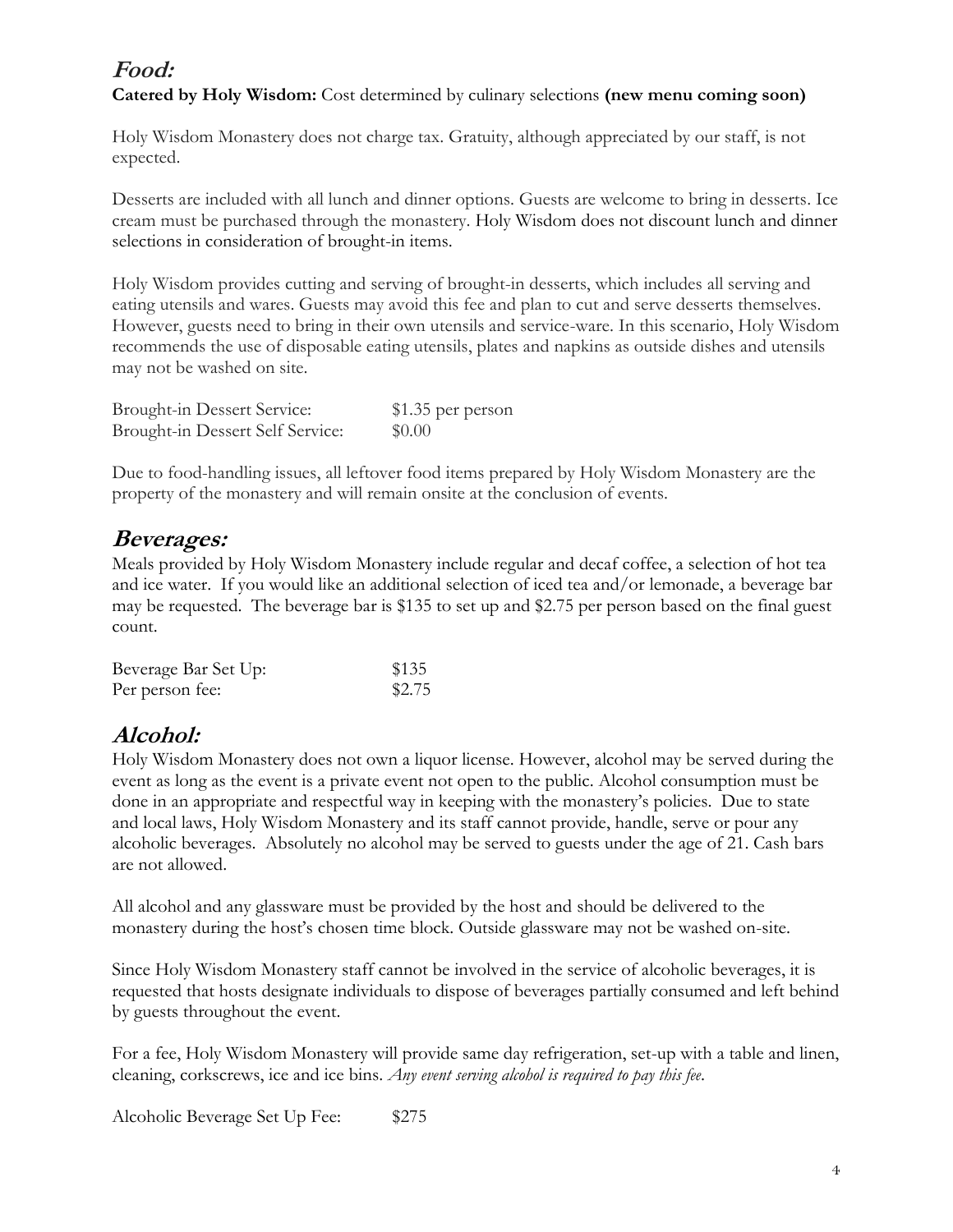# **Outside Vendor Catering:**

Facility users are allowed to use Holy Wisdom Monastery catering or an outside caterer. If you opt to use an outside caterer, a kitchen/facility use fee will be charged to cover the cost for the caterer to use the facility during the event. **Please note**: no cooking should be done at HWM. Kitchen use is for staging and final preparations only. Due to safety issues, the dishwasher and refrigerators may not be used at any time. Caterers should be prepared to stay on-site for food setup, serving, take down and



clean up. HWM staff is not provided to assist with these needs.

Caterers must be approved by HWM. Guests are welcome to bring in desserts, but they must be pre-packaged or prepared professionally. Guests may not bring in home-prepared items. Potlucks are not allowed.

Holy Wisdom Monastery does not provide utensils, cookware, dishware, flatware or beverage containers for outside caterers. Paper products such as disposable cups, paper plates, serving ware, plastic utensils or napkins are not available.

All food provided by outside caterers should have place cards identifying the name of the catering company at all food serving tables.

Any HWM equipment removed by the caterer must be returned within 48 hours or the host of the event will be assessed a \$1,000 fine and the caterer will not be allowed to use the HWM kitchen in the future.

HWM does not provide linens or place settings for outside vendor-catered events. Any linens, place settings, decorations or additional table rental is the responsibility of the host.

| Outside Caterer Kitchen use Fee: | $$430$ , up to 50 people<br>$$530, 51 - 100$ people<br>\$630, 101 + (maximum of 200 people) |
|----------------------------------|---------------------------------------------------------------------------------------------|
| <b>Outside Catering</b>          |                                                                                             |
| Refundable Damage Deposit:       | \$500                                                                                       |

### **Additional Labor Fee:**

For receptions with 126-200 guests, an additional fee is required to cover labor for kitchen work, setup, and cleaning.

Guest count of 126–200 guests: \$215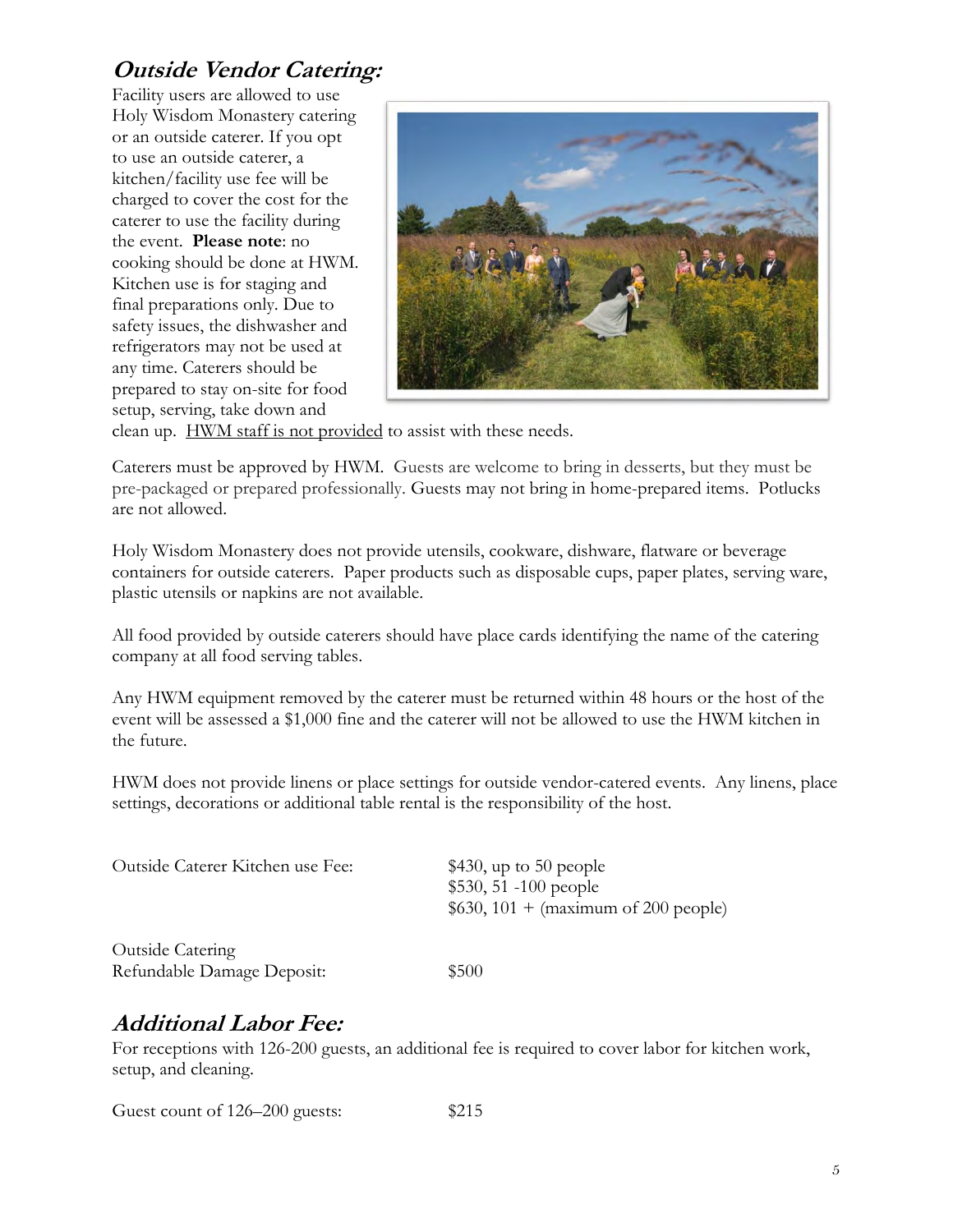# **Fees and Payments**

### **Total fee for ceremony:**

#### **Assembly Room (Indoor) Ceremony Fee**:

 $$1,638 + $225$  refundable damage deposit

**Lake Lawn (Outdoor) Ceremony Fee**:  $$1,738 + $225$  refundable damage deposit

**Total fee for reception:**

#### **Dining Room (Indoor) Reception Fee**:

 $$527 + $310$  refundable damage deposit + Food/Beverage costs *\* We offer our couples a 10% discount on the rental rate of our guest dining room if they host both ceremony and reception at HWM.* 

#### **Monastery Patio (Outdoor) Reception Fee**:

 $$527 + $310$  refundable damage deposit + Food/Beverage costs

#### **Lake Lawn (Outdoor) Reception Fee**:

\$879 + \$310 refundable damage deposit + Food/Beverage costs

#### **Late Night Reception Fee (End Time Between 9:00-11:00pm, Indoor or Outdoor)**:

Additional \$3,320 (includes access to all overnight rooms in our Retreat and Guest House)

#### **All rates are subject to change. \*\*Holy Wisdom Monastery Sunday Assembly members receive a 10% discount.\*\***

### **Damage Deposit:**

- The damage deposit will be returned within 30 days after the wedding if there is no additional cleanup, extended times or damage to the equipment or facility caused by the couple, guests or contracted vendors.
- Additional charges may be incurred if the cost to repair the damage is more than the original damage deposit. An itemized bill will be submitted to the couple for reimbursement.

### **Reservation Fee:**

A **non-refundable reservation fee**, which is 50% of the total ceremony fee and/or reception fee, plus the damage deposit(s), is required with the Ceremony & Reception Reservation Form when reserving the date.

> • If after 10 business days the deposit has not been received, the reservation will be removed from our calendar.

### **Final Payment:**

The balance of all fees must be paid **two weeks prior to the wedding**.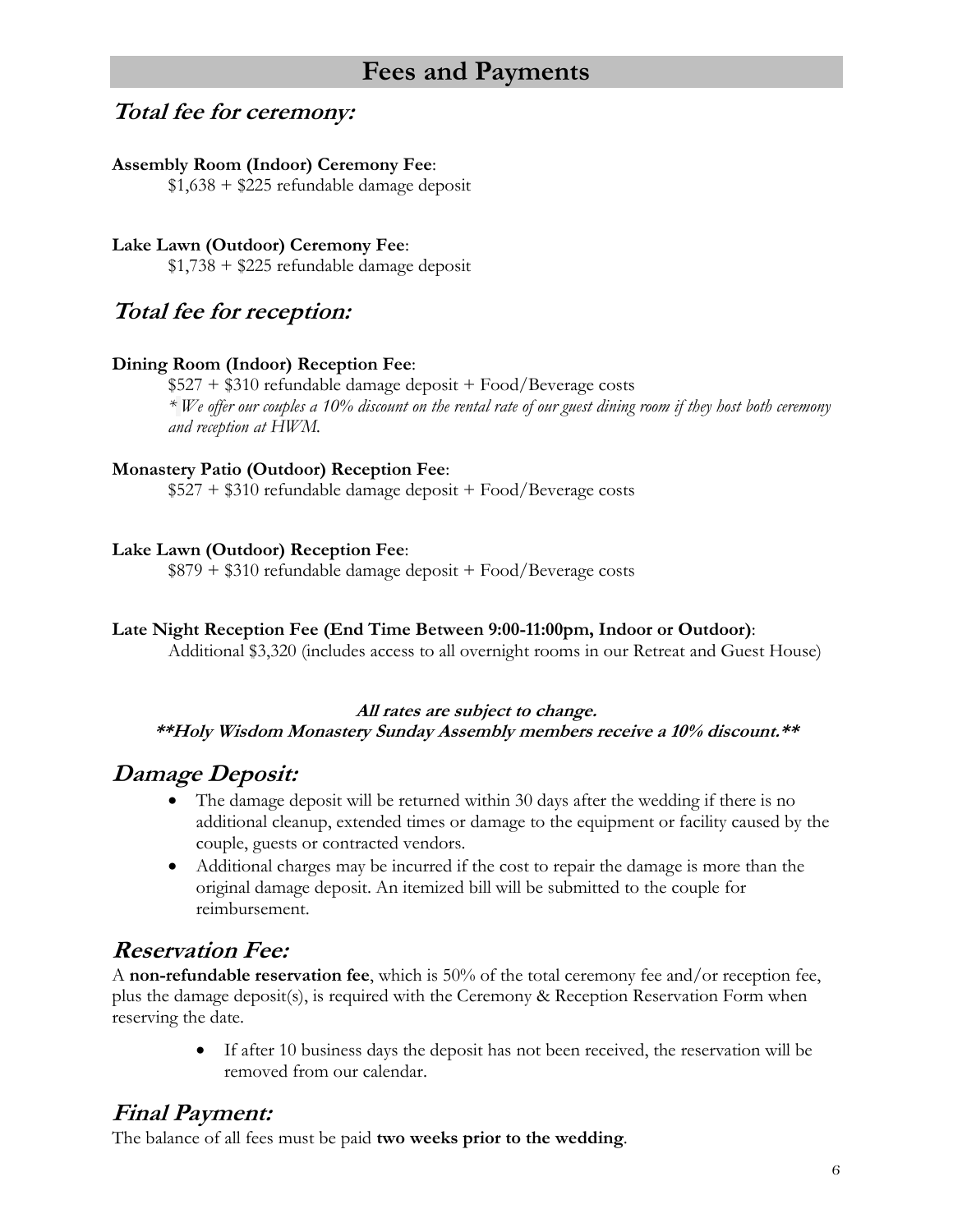# **Rules and Guidelines for Using the Monastery Facilities**

### **Setup:**

All set up and tear down must be done within your reserved time slot. The couple is responsible for designating friends or family members who will install and remove the decoration before and after the ceremony and/or reception. All décor must be removed from Holy Wisdom on the day of the ceremony. You may schedule additional time (nonrefundable) at the rate of \$140 per hour if you feel you might need more time.



The organ and piano may not be moved in the Assembly Room. Up to two sections of chairs may be removed or rearranged for a \$285 fee.



## **Dressing Rooms:**

Separate dressing rooms with private bathrooms will be provided for the couple and their attendants at no additional fee.

## **Wedding Arch:**

We offer a wedding arch for use during outdoor weddings as a backdrop for the couple. Flowers or greens can be attached to the arch using twist ties or pipe cleaners. The rental fee for the arch is \$150.

### **Florists:**

The couple may use the florist of their choice. Arrangements for flowers are the responsibility of the couple. The couple is responsible for coordinating the delivery and removal of all flowers within the ceremony time block.

### **Hanging Decorations and Signs**

No tacks, staples, nails, wire, glue, sticky tape, screws, pins or gum may be used on the walls, floor, woodwork, chairs or furnishings. The monastery is decorated during the season of Advent, Christmas and Easter. Once these decorations are in place, they are not to be removed until after the end of the season, but the couple may incorporate them into their wedding scheme.

### **Candles:**

Couples must provide their own candles for the ceremony, including a unity candle and tapers. Due to fire codes and safety issues, there shall be no candelabras or candles standing in the aisles or fastened to chairs. The unity candle and two side tapers do not need to be enclosed with a glass hurricane as long as they remain on the altar.

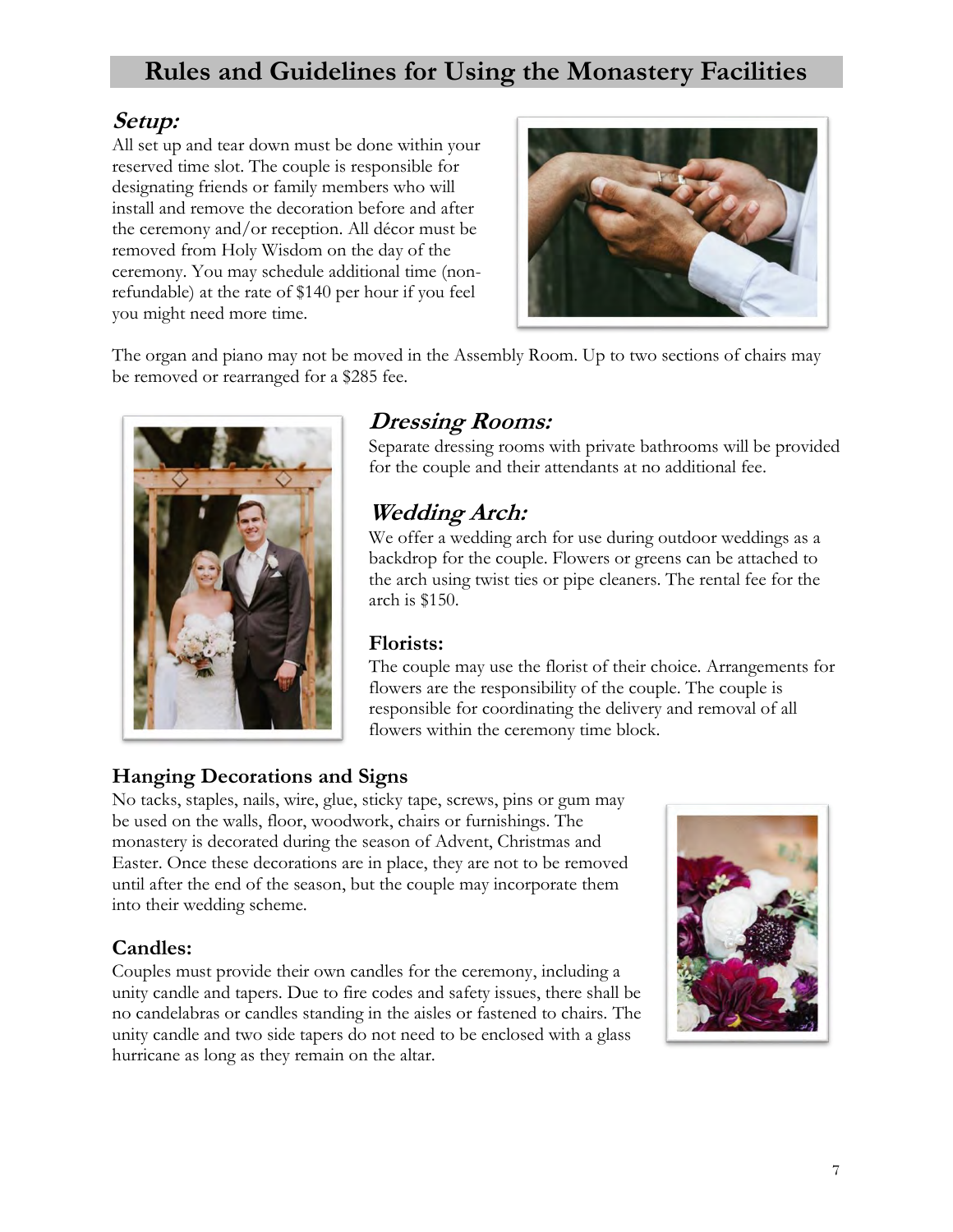### **Rental Equipment:**

Outdoor weddings/receptions must arrange for the rental of chairs, tables, tents, sound system/microphones, etc., if needed. You may contract with a rental service of your choice. Because this facility does not have room to store equipment for the following day, all rental equipment must be delivered and picked up on the day of the ceremony. These items may not be left or stored at Holy Wisdom Monastery beyond the reserved time block. For outdoor receptions, a rental company may pick up equipment the following day upon request. Some exceptions apply.

## **Rice, Birdseed, Glitter, Flower Petals, Sand and Confetti:**

Rice, birdseed, glitter, real flower petals, sand and confetti may not be used in and around the monastery. A flower girl may drop artificial flower petals down the center aisle which must be picked up after the ceremony. Outside the monastery you may blow bubbles, light sparklers, release butterflies or



anything else approved by your Holy Wisdom Monastery wedding coordinator and is environmentally-friendly.

# **Audio/Visual Equipment:**

The use of the sound system and microphones for indoor weddings are included in the ceremony fee. Recorded music from CDs and MP3 players can be broadcast through the monastery sound system. Holy Wisdom Monastery staff does not play recorded music during ceremonies. You will need to designate a guest to cue and play music on the sound system. Outdoor weddings must provide their own sound system and microphones. The guest dining room has a retractable projection screen that guests may use to run a DVD, show videos or a PowerPoint presentation for an additional \$55

# **Tobacco Usage:**

• Smoking is not permitted in the buildings or outside on the grounds. Please make sure your guests are aware of the no smoking policy.

# **Marriage License:**

A valid marriage license, issued by the state of Wisconsin, and acceptable for use in Dane County must be brought to the rehearsal or wedding. Your officiant will fill out the license, your two witnesses sign it, and then the officiant sends it to the Dane County Clerk's office. The marriage license is then processed and becomes your wedding certificate.

For couples that live in Dane County or from another state, a marriage license may be procured by contacting the Dane County Clerk's Office in the City-County Building, 210 Martin Luther King Jr. Blvd., Madison, WI / 608-266-4124.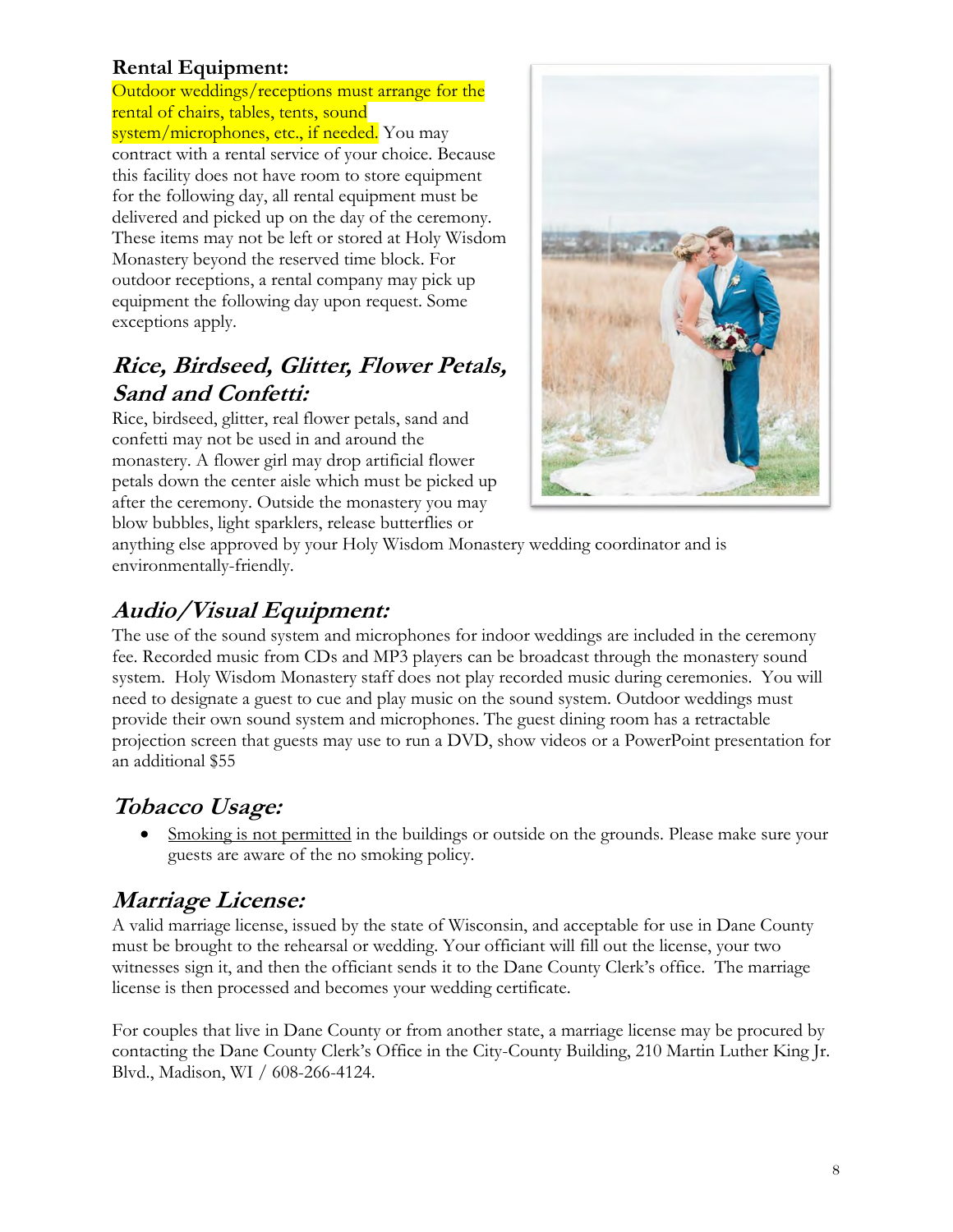For couples that reside in a different Wisconsin county, you are required to apply for the license in the county in which you live. After the ceremony, the license will be filed in Dane County. \*\*\*Holy Wisdom is in the Township of Westport\*\*\*\*

### **Questions:**

If you have further questions about reserving Holy Wisdom for your wedding or ceremony or would like to set up an appointment for a tour of Holy Wisdom Monastery, please contact Brooke Miller, guest services manager, at **bmiller@holywisdommonastery.org** (preferred), or 608-836-1631 x 100.

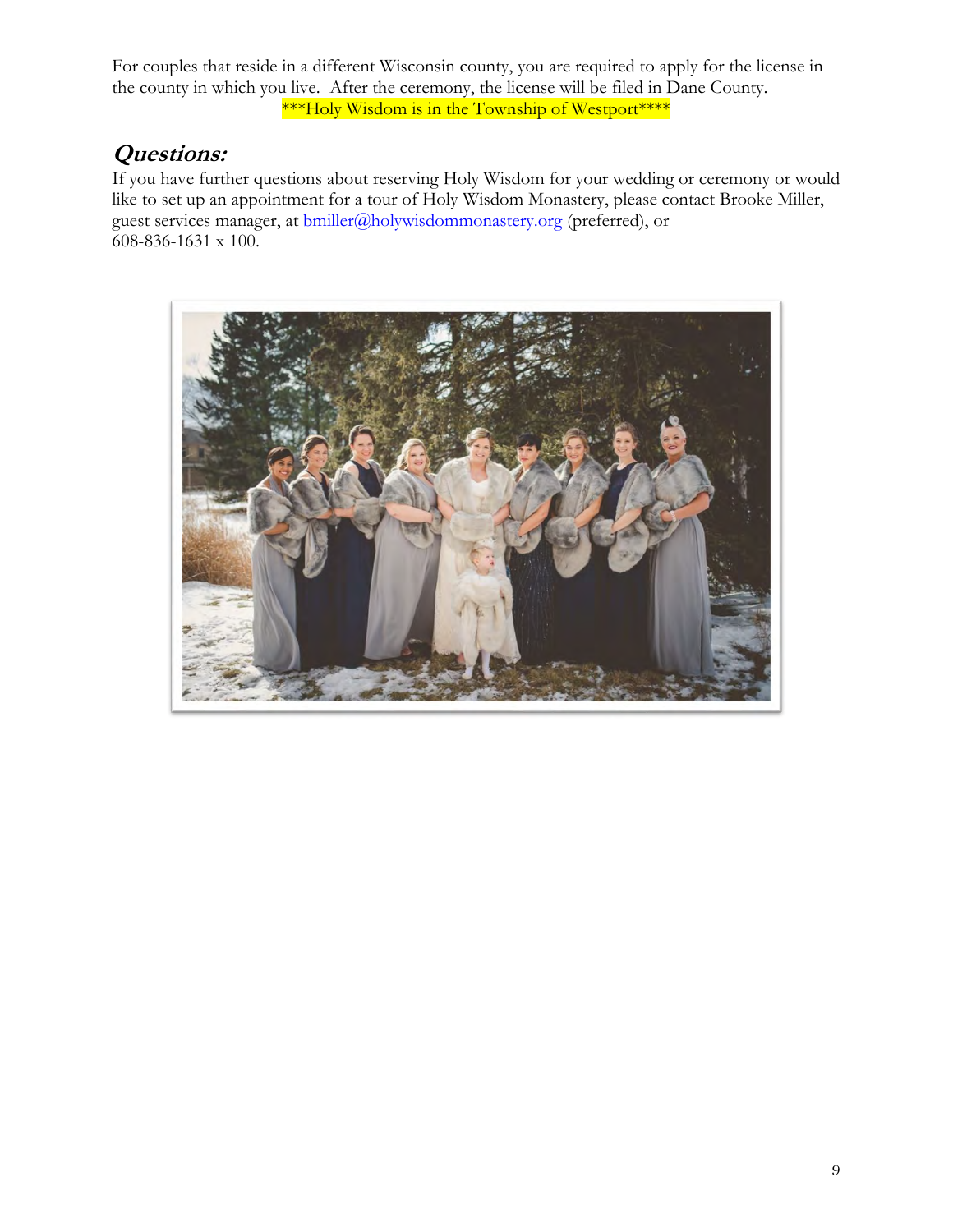

# Holy Wisdom Monastery **2023 Wedding Reservation Form**

**Assembly Room (Indoor) Ceremony Fee:**

 **\$1,638 + \$225 refundable damage deposit** 

**Lake Lawn (Outdoor) Ceremony Fee:**

 **\$1,738 + \$225 refundable damage deposit** 

### **Monastery Guest Dining Room (Indoor) Reception Fee:**

 **\$527\* + \$310 refundable damage deposit**  *\*10% discount on the rental rate of our guest dining room if a couple host both ceremony and reception at HWM.*

### **Lake Lawn (Outdoor) Reception Fee:**

 **\$879 + \$310 refundable damage deposit** 

### **Monastery Patio (Outdoor) Reception Fee:**

 **\$527 + \$310 refundable damage deposit** 

*(check all that apply)*

50% of Ceremony and/or Reception Fee + Damage Deposit/s is required to confirm reservation.

Please complete this form and return with **non-refundable deposit** and **damage deposit** to: Holy Wisdom Monastery, Attention: Weddings, 4200 County Road M, Middleton, WI 53562 e-mail: bmiller@holywisdommonastery.org *Make checks payable to Benedictine Women of Madison*

| Today's Date:   | Estimated # of Guests:               |
|-----------------|--------------------------------------|
| Rehearsal Date: | Estimated Rehearsal Time (ONE HOUR): |

Ceremony Date:\_\_\_\_\_\_\_\_\_\_\_\_\_\_\_\_\_\_ Estimated Ceremony Time:\_\_\_\_\_\_\_\_\_\_\_\_\_\_\_\_\_\_\_\_

Ceremony Time Block (anything over 4 hours is \$140 per hour):

#### **Please reserve for us:**

- $\Box$  Live Streaming Service (for indoor weddings only, \$100)
- $\Box$  Wedding Arch (for outdoor weddings, \$150)
- Additional hours: (\$140 each hour x \_\_\_\_\_\_\_\_\_\_\_\_ hours)

 $\Box$  Projector (\$55)

#### **You may not arrive earlier or stay later than your chosen time block unless you pay for additional hours.**

*\*\* When determining the time of the ceremony, please consider the time needed for decorating, dressing, guest arrival, picture taking before and after the wedding and cleanup after the wedding.*